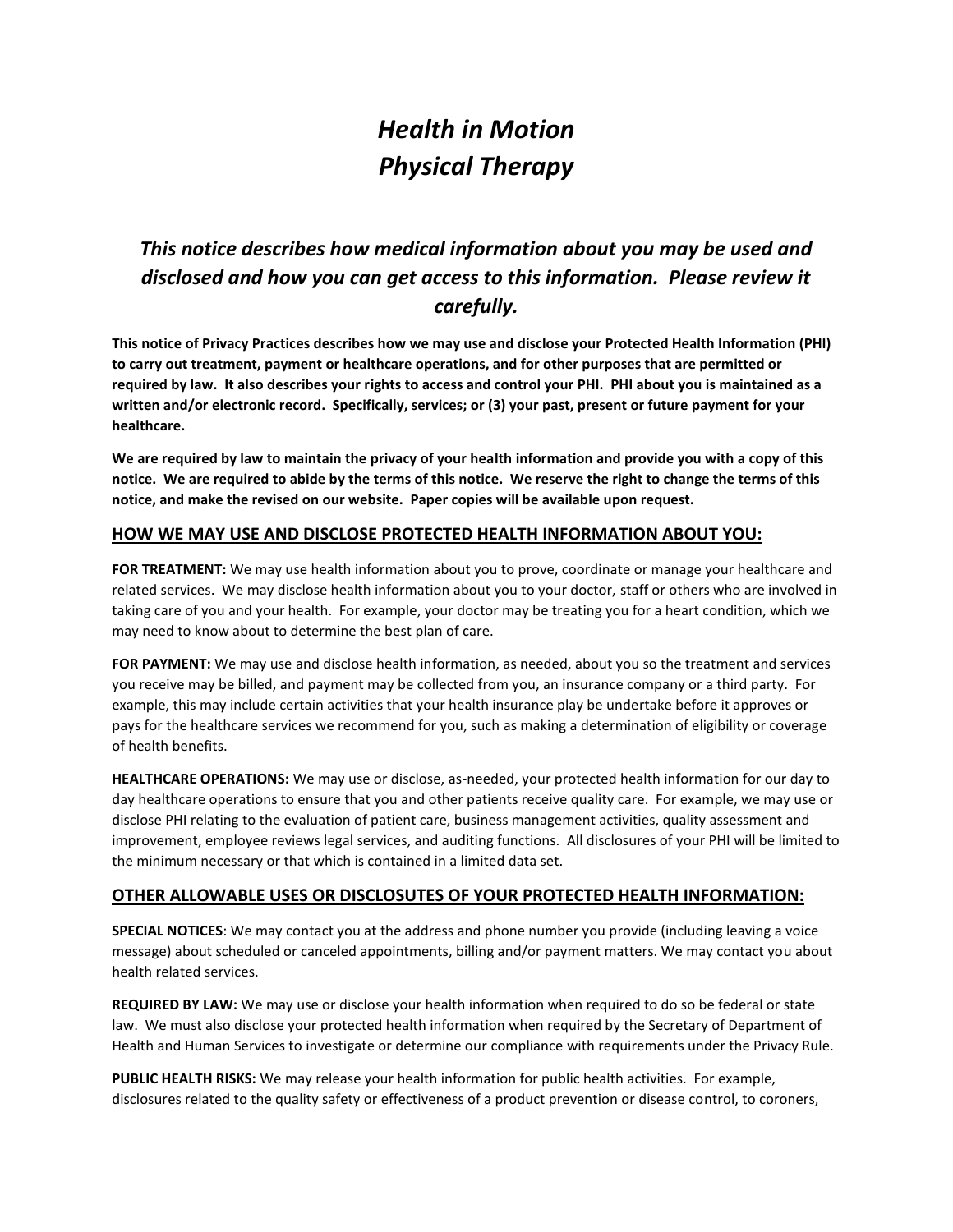medical examiners and funeral directors as needed to perform their duties as required by law, and organ procurement organizations for the purpose of facilitating organ, eye or tissue donation and transplantation.

**VICTIMS OF ABUSE, NEGLECT or VIOLENCE:** We may disclose your information to a government authority authorized by law to receive reports of abuse, neglect or violence relating to children or the elderly.

**HEALTH OVERSIGHT ACTIVITIES:** We may disclose your health information to health agencies authorized by law to conduct audits, investigations, inspections, licensure and other proceedings related to oversight of government regulatory programs.

**JUDICIAL AND ADMINISTRATIVE PROCEEDINGS:** We may disclose your health information in the course of an administrative or judicial proceeding in response to a court order. Under most circumstances, when the request is made through a subpoena, a discovery request, or involves another type of administrative order, your authorization will be obtained before disclosure is permitted.

**LAW ENFORCEMENT:** We may disclose your health information for law enforcement purposes.

**RESEARCH:** Your health information may be used for research purposes in certain circumstances with your permission, or after we receive approval from a special review board whose members review and approve the research project.

**TO AVERT A SERIOUS THREAT OR HEALTH OR SAFETY:** We may disclose your health information when necessary to prevent a serious threat to your health and safety, or health and safety of a particular person or the general public.

**SPECIALIZED GOVERNMENT FUNCTIONS:** We may disclose health information for military and veterans' affairs, or national security and intelligence activities.

**WORKER'S COMPENSATION:** Both state and federal law allow, without your authorization, the disclosure of your health information that is reasonably related to a worker's compensation injury. These programs may provide benefits for work-related injuries or illnesses.

**OTHER INVOLVED IN HEALTHCARE:** Unless you object, we may disclose to a family member, relative or close friend your PHI that directly relates to that person's involvement in your care. IF you have a personal representative, such as a legal guardian, we will treat that person as if that person is you with respect to disclosures of PHI.

**INFORMATION NOT PERSONALLY IDENTIFIABLE:** We may use disclose health information about you in a way that does not personally identify you or reveal who you are.

**NON-CUSTODIAL PARENT:** We may disclose PHI about a minor equally to the custodial and non-custodial parent unless a court order limits the non-custodial parent's access to the information.

**USES AND DISCLOSURES THAT REQUIRE YOUR AUTHORIZATION:** If you do authorize us to use or disclose your health information for another purpose, you may revoke your authorization in writing at any time. You decision to revoke authorization will not affect or reverse any use or disclosure that occurred before you notifies us of your decision.

**SPECIAL PROTECTIONS FOR HIV, ALCHOL AND SUBSTANCE ABUSE, MENTAL, AND GENETIC INFORMATION:**  Special privacy protections apply to HIV-related information, alcohol and substance abuse, mental health, and genetic information. Please contact us.